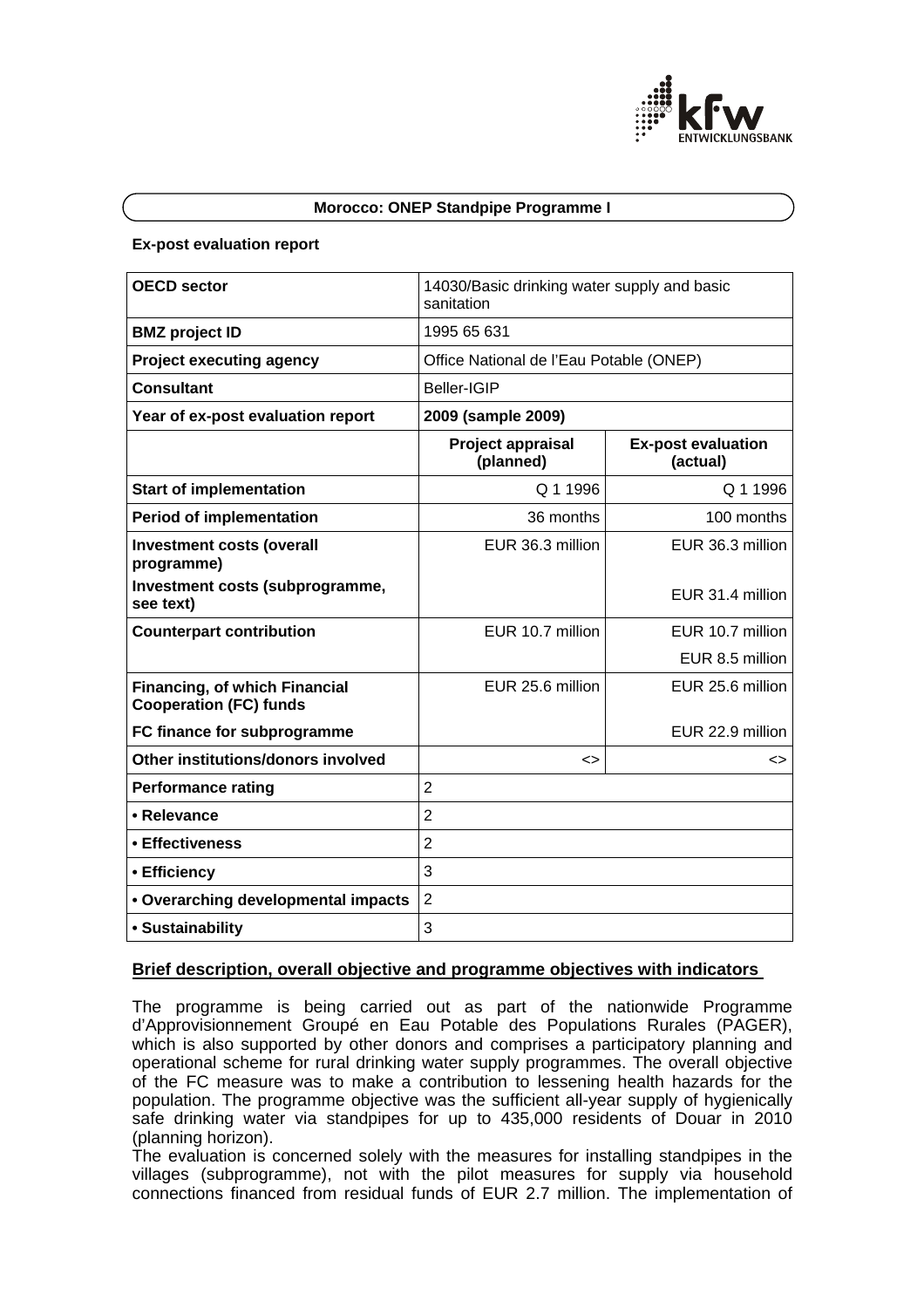these measures from Phase I has been included in Phase II of the programme concerned with supply via service connections. If included in a later sample, these partial measures from Phase I will be evaluated as part of the ex post evaluation of the sequel phase.

The programme measures comprised the construction of grouped water supply facilities which are gridded with existing mains pipelines into the rural consumer centres. The target group is the predominantly poor population in the rural programme locations. As the main outcome of the programme about 520,000 additional people in 771 villages were to be supplied with continuous hygienically safe water with the beneficiaries consuming up 10 l per capita and day on average for personal needs; in the villages, all the residents have as a rule been reached by the measures and people from peripheral districts and neighbouring villages also benefit from supply. Altogether, the programme objectives have therefore been achieved. The total costs of the subprogramme under evaluation here (without residual funds) amounted to about DH 342 million or EUR 31.4 million with EUR 22.9 million financed from the FC grant, accounting for 71% of total costs. The residual funds of EUR 2.7 million are earmarked for pilot projects in village drinking water supply via service connections under Phase II of the programme.

# **Programme design/major deviations from original planning and main causes**

The completion of 63 grouped water supply systems under the programme connected a total of 771 villages to the public water grid. The water for the supply systems is delivered solely via ONEP mains pipelines or existing local ONEP water supply facilities. The measures in the 63 grouped water supply facilities comprise 1,038 standpipes, 40 clean water catchments (reservoirs) with a capacity of  $7.435$  m<sup>3</sup> and  $24$ pumping stations. Engineering services and awareness measures were also conducted.

The programme was implemented as an open scheme applying selection criteria in the preparatory planning for the individual measures, which were largely adhered to and met the criteria of the PAGER scheme set during planning and/or the specifications in the masterplan.

ONEP concludes a contract with the municipalities supplied for the operation of the facilities specifying the rights and duties on both sides. It guarantees proper and continuous water supply and undertakes to install the grid up to the water meters as well as the requisite reservoirs and pumps, etc. and to keep these in working order. The everyday operation of the standpipes is performed by the Gardien Gérant during fixed opening hours. It has a contractual relationship with ONEP and is responsible for collecting water fees and paying these to ONEP, for keeping the standpipe clean and conducting smaller maintenance work. Its income consists of the difference between the sale and purchase price. The operational scheme has proved effective.

# **Key results of impact analysis and performance rating**

The operation of the standpipes is unprofitable for ONEP as the rates are generally inadequate. The tariff revenue it earns is only roughly enough to cover operating costs. The difference is made up through cross-subsidies, by levying a statutory solidarity surtax on the water price (surtaxe de la solidarité nationale), which is payable by every water customer and ensures that operating costs are ultimately met, according to ONEP. The investments are borne by the government. The income of the Gardien-Gérant can be assessed as adequate and the target group is generally able to pay the water fees under the present system.

The primary specific benefit of this programme consists in the discernible improvement in health over the last one and a half decades in the rural areas of Morocco, alongside other improvements (education, health care, economic growth) and which can in part be attributed to the programme via a plausible results chain. The programme thus contributes to narrowing the still wide disparities between urban centres and rural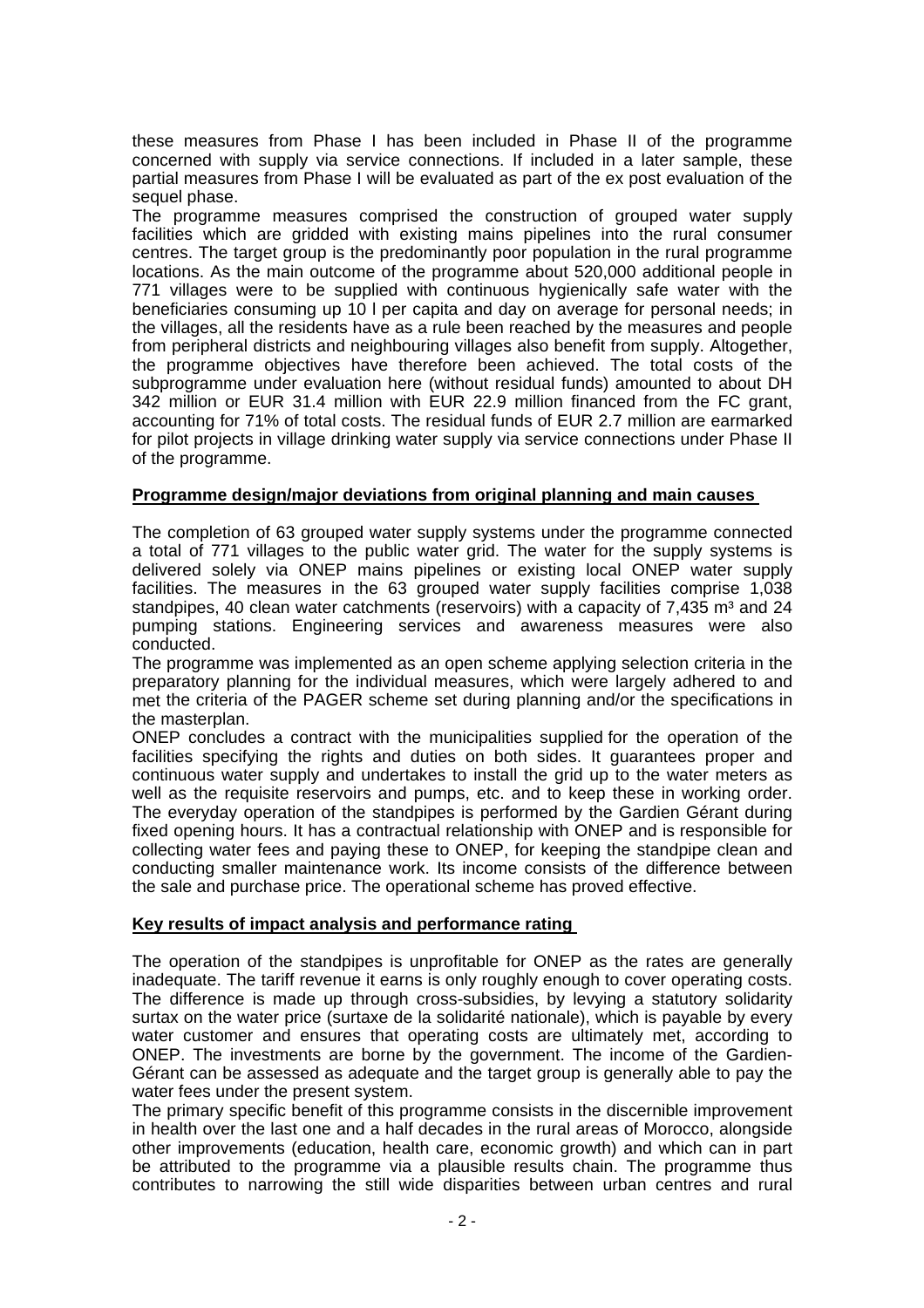regions, which incur large macroeconomic costs. It improves the opportunities for the rural population, which includes a disproportionate ratio of poor people (by Moroccan poverty criteria), and hence acts as a major factor for national socio-economic and social stabilisation.

Taking into account all the effects of the programme, we assess developmental efficacy as follows:

Ensuring sufficient, all-year supply of the population in the programme locations with hygienically safe drinking water addresses a core problem of the target group. Thanks to the improved health situation, productive labour power can be put to better use, lessening costs for the families as well as for the government to pay for health care. Women can derive particular benefit from this and it indirectly promotes school attendance for girls, who have more free time at their disposal. This alleviates the disparities between urban centres and rural regions and progressively equalises living standards. The results chain for the programme, linking the core problem, the programme measures and the programme and overall objectives, is logically sound and comprehensible. In terms of scale and technical design, the programme was well suited to make a substantial contribution to solving the problem of drinking water supply in rural Morocco. It is in keeping with the needs and resources of the target group, as evident in its broad acceptance, even though demand for service water connections instead of standpipes in prosperous villages has increased so much that the technical layout will have to be adapted in the follow-on phase. This development reflects the higher demands of the population, but does not invalidate the technical approach. The developmental objective of the programme conforms with the goals of BMZ, the donors and the Moroccan Government, which pursue a joint policy with the PAGER scheme in the rural water sector. We therefore judge the relevance of the project as satisfactory overall (Subrating 2).

The programme aimed at supplying enough, high-quality drinking water to the region concerned. With the available funds, substantially more municipalities were provided with standpipes than planned. Instead of 435,000 inhabitants in 210 villages, 771 villages with approx. 520,000 inhabitants were connected to the public water mains supply. Basic consumption needs were estimated at 20 l/cd, but the actual water demand of the target group amounts to only about 10 l/cd. For the population, who have a tradition of saving on water, this low standpipe use is enough to meet basic needs for drinking, cooking and hygiene purposes. There is an evident awareness of the value of hygienically safe water for health, while other traditional sources are used in the household as far as possible for other purposes. The standpipes provide the only reliable water source in a broad radius, particularly in arid regions. The technical operability of the facilities installed over the planned service life is assured thanks to the good efficiency of ONEP and the successful operational approach. Altogether, the standpipes are in good condition and are put to proper use. Water quality is regularly monitored and meets the WHO standard. The envisaged supply standards in terms of availability, quantity and quality have been met by the programme measures. We therefore judge the effectiveness of the programme as satisfactory (Subrating 2).

The water supply facilities were installed at relatively low specific investment costs. They are almost 20% under the estimates at programme appraisal and are reasonable considering the extensive building measures for the scattered villages and the low population density. The water rates at the standpipes are subsidised and the population can pay for them without great difficulty. The target group is willing and able to pay, with the contribution by the population for installing a standpipe reaching 99% of the planned amount. At present, the funds available and allocated for operation and maintenance are sufficient, but they are only earned in part through income from the sale of water, the rest being provided by cross-subsidies from the solidarity surtax. Thanks to the practice of cross-subsidies in favour of the rural regions, basic future finance is generally assured, not, however, for replacement investments. The facilities were commissioned after considerable delays due to protracted negotiations with landowners. Accounting for these factors, the efficiency of the programme is gauged as sufficient overall (Subrating 3).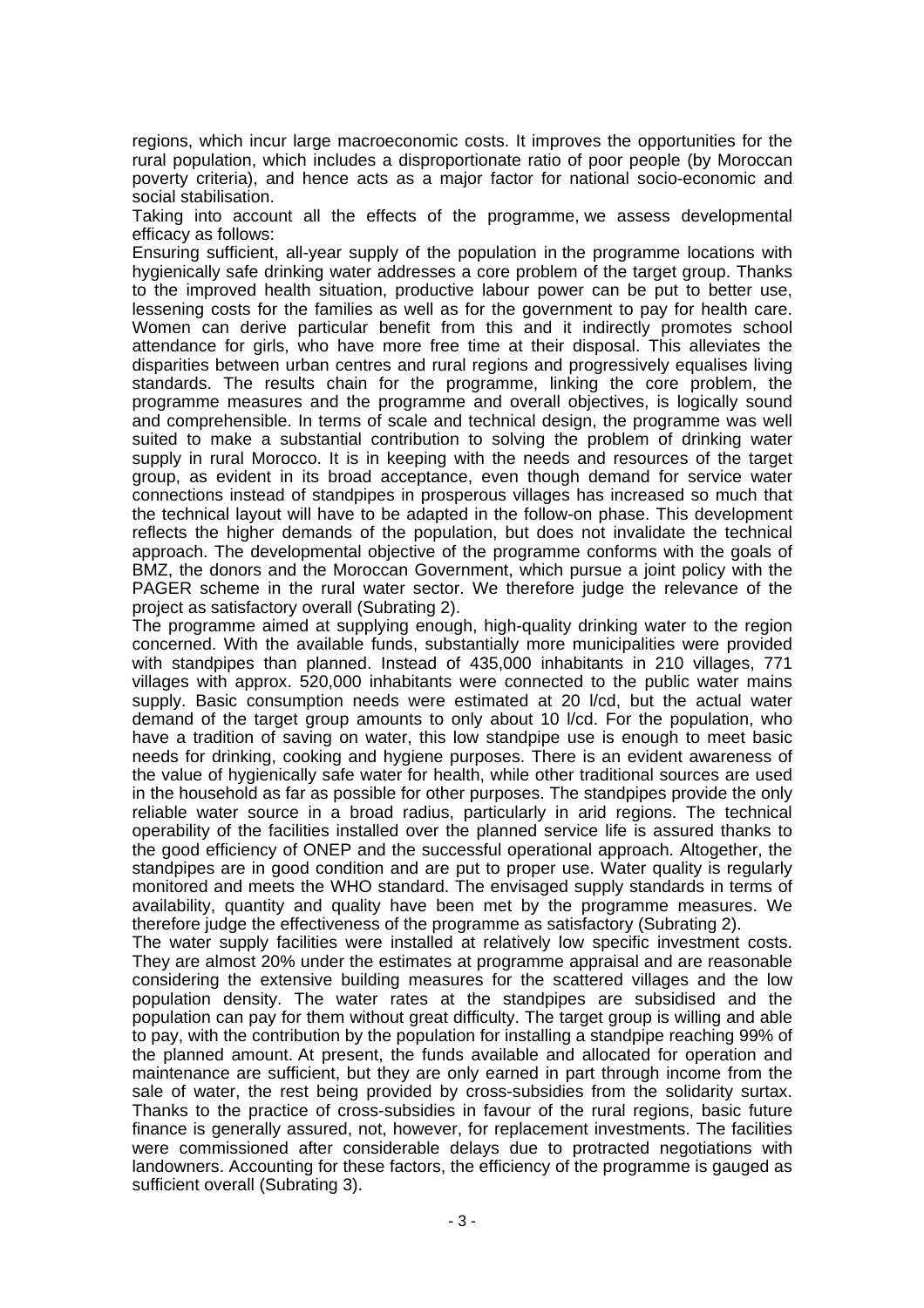The overall objective was defined at programme appraisal as the reduction of hazards to the population through water-transmitted diseases. In all probability, the programme has made a contribution to this, since common water-transmitted diseases in the region are documented and the decline in the incidence of disease and the halving of child mortality rates during the programme term indicate a positive contribution. From a macroeconomic standpoint, the programme thus contributes to closing the persistent wide economic and social disparities between urban centres and rural regions and slowly equalising living standards. The more equitable opportunities for the rural population act as a major factor for national socio-economic and social stabilisation. The overall developmental impact of the programme is rated as satisfactory (Subrating 2).

The operational scheme for the standpipes would also appear appropriate for rural poor districts in future as well. It can assure continuous and reliable water supply with ecologically viable sanitation. Rural water supply operation can also be sustained in future, since ONEP is a well organised and positioned enterprise with the necessary support at policy level. The current economic deficits in rural water supply are no longer severe either in macroeconomic terms or on the balance sheets of ONEP, as the cost element for rural water supply only amounts to approx. 8%, the operational deficit is offset by surtax and finance for future expansion steps also appears to be assured from the government budget. A basic factor influencing programme sustainability is, however, the current accelerating transition from traditional to modern lifestyles in rural Morocco. In the water sector, this is raising demand in the population for service connections, which, however, entails higher costs and places heavier demands on adequate sanitation and water resource management. Over the medium term, Morocco must plan national water resource and irrigation management more effectively to ensure that the available national water resources can meet the foreseeable increase in demand. Considering these factors, we assess programme sustainability as sufficient overall (Subrating 3).

Weighing up the individual subratings, programme performance is accorded the overall rating of satisfactory (Rating 2).

# **General conclusions**

Standpipe programmes only provide an adequate solution to the drinking water problem in rural districts when the population is very poor and traditional water sources are meagre. In countries undergoing a social transition phase and with the necessary economic resources, such as Morocco, this becomes apparent in decreasing acceptance for standpipes and keener demand for service connections. These should, however, only be financed when adequate sanitation is assured so as to avoid causing new environmental problems.

In Islamic countries, women can also operate standpipes, provided the location is selected applying socially compatible criteria. They often have a greater interest in an operational water point than men since they are traditionally responsible for supplying their family household with water.

Ongoing cross-subsidies for the basic supply of very poor sections of the population to meet essential water needs on statutory terms and conditions can make for an effective and sustainable measure in poverty reduction. Even if water supply that runs a commercial deficit is undesirable, cross-subsidies for drinking water in favour of underdeveloped rural regions contribute to reducing regional disparities and hence act as a major factor for socio-economic and social stabilisation in a country that appears eligible for assistance under favourable general conditions.